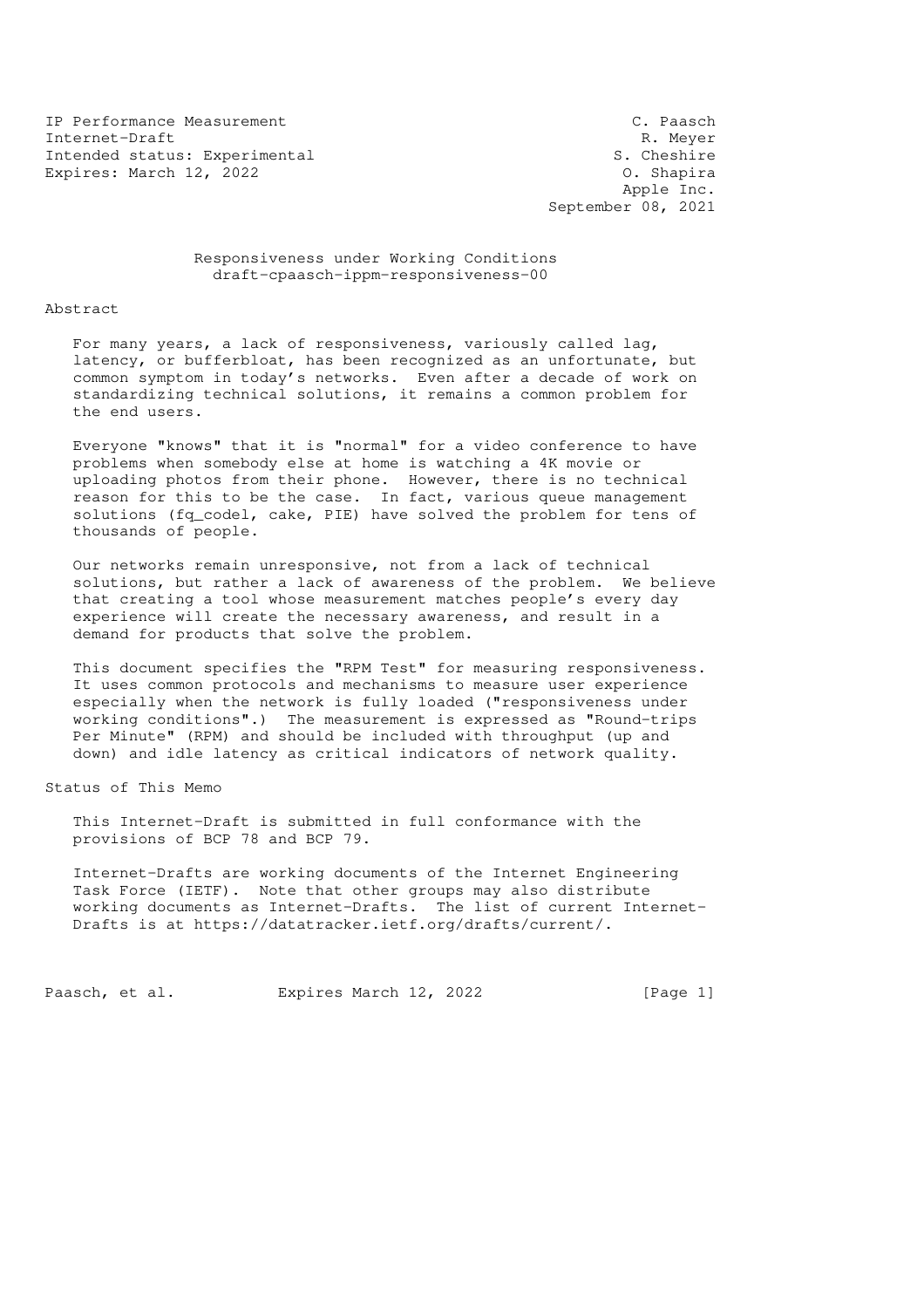Internet-Drafts are draft documents valid for a maximum of six months and may be updated, replaced, or obsoleted by other documents at any time. It is inappropriate to use Internet-Drafts as reference material or to cite them other than as "work in progress."

This Internet-Draft will expire on March 12, 2022.

Copyright Notice

 Copyright (c) 2021 IETF Trust and the persons identified as the document authors. All rights reserved.

 This document is subject to BCP 78 and the IETF Trust's Legal Provisions Relating to IETF Documents (https://trustee.ietf.org/license-info) in effect on the date of publication of this document. Please review these documents carefully, as they describe your rights and restrictions with respect to this document. Code Components extracted from this document must include Simplified BSD License text as described in Section 4.e of the Trust Legal Provisions and are provided without warranty as described in the Simplified BSD License.

Table of Contents

|  | 3                                                                                                                                                                                                                                                                                                                                       |
|--|-----------------------------------------------------------------------------------------------------------------------------------------------------------------------------------------------------------------------------------------------------------------------------------------------------------------------------------------|
|  |                                                                                                                                                                                                                                                                                                                                         |
|  | 4                                                                                                                                                                                                                                                                                                                                       |
|  | 4                                                                                                                                                                                                                                                                                                                                       |
|  | 5                                                                                                                                                                                                                                                                                                                                       |
|  | 5                                                                                                                                                                                                                                                                                                                                       |
|  | 6                                                                                                                                                                                                                                                                                                                                       |
|  | 6                                                                                                                                                                                                                                                                                                                                       |
|  | 6                                                                                                                                                                                                                                                                                                                                       |
|  | 7                                                                                                                                                                                                                                                                                                                                       |
|  | 8                                                                                                                                                                                                                                                                                                                                       |
|  | 8                                                                                                                                                                                                                                                                                                                                       |
|  | 9                                                                                                                                                                                                                                                                                                                                       |
|  | 9                                                                                                                                                                                                                                                                                                                                       |
|  | 10                                                                                                                                                                                                                                                                                                                                      |
|  | 10                                                                                                                                                                                                                                                                                                                                      |
|  | 10                                                                                                                                                                                                                                                                                                                                      |
|  | 10                                                                                                                                                                                                                                                                                                                                      |
|  | 11                                                                                                                                                                                                                                                                                                                                      |
|  | Measuring Responsiveness Under Working Conditions<br>4.1.1. From single-flow to multi-flow $\cdots$<br>4.1.2. Parallel vs Sequential Uplink and Downlink<br>4.1.3. Reaching saturation<br>4.1.4. Final "Working Conditions" Algorithm<br>4.2. Measuring Responsiveness<br>4.2.1. Aggregating the Measurements<br>Statistical Confidence |

Paasch, et al. Expires March 12, 2022 [Page 2]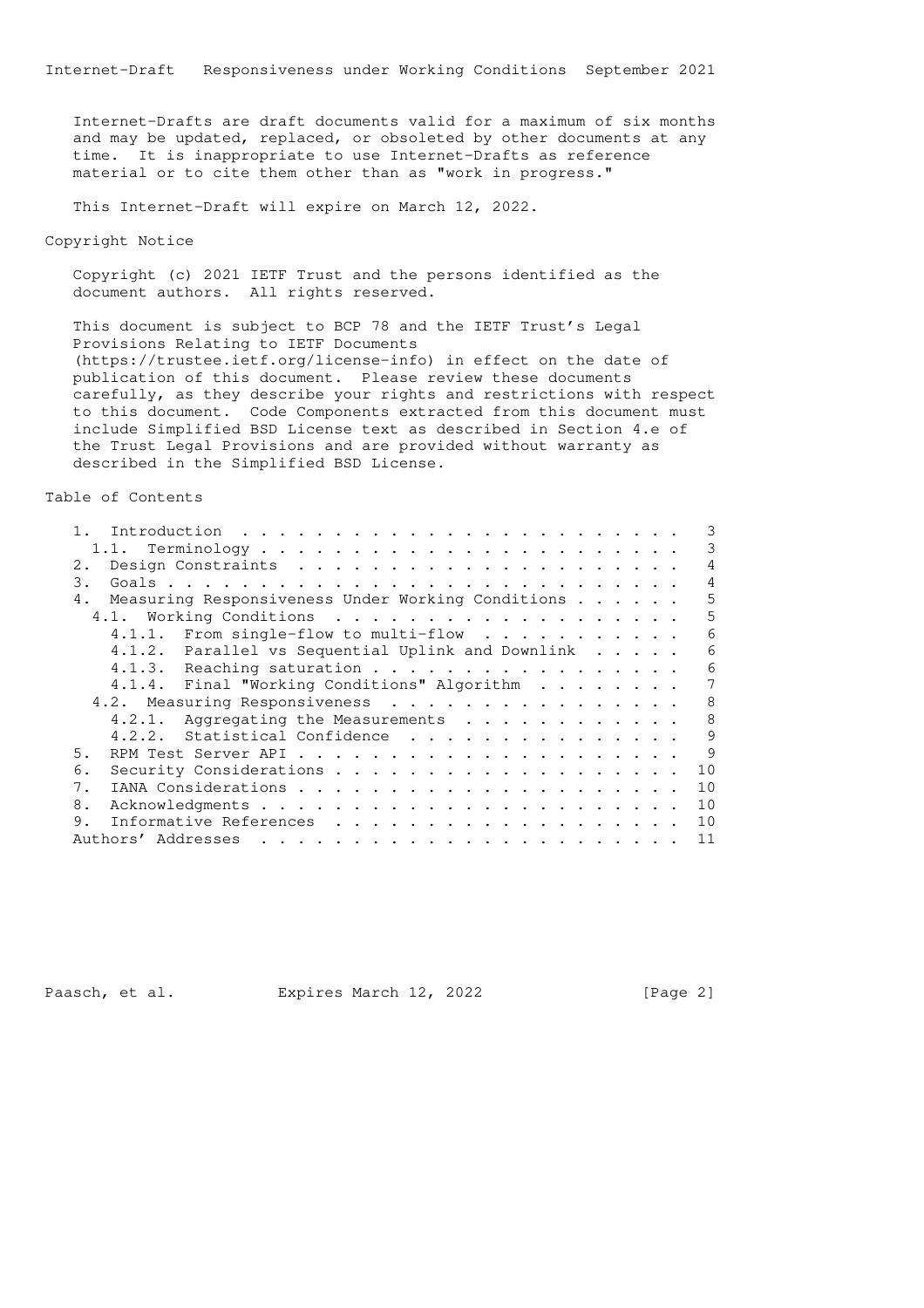# 1. Introduction

 For many years, a lack of responsiveness, variously called lag, latency, or bufferbloat, has been recognized as an unfortunate, but common symptom in today's networks [Bufferbloat]. Solutions like fq\_codel [RFC8289] or PIE [RFC8033] have been standardized and are to some extent widely implemented. Nevertheless, people still suffer from bufferbloat.

 Although significant, the impact on user experience can be transitory - that is, its effect is not always present. Whenever a network is actively being used at its full capacity, buffers can fill up and create latency for traffic. The duration of those full buffers may be brief: a medium-sized file transfer, like an email attachment or uploading photos, can create bursts of latency spikes. An example of this is lag occurring during a videoconference, where a connection is briefly shown as unstable.

 These short-lived disruptions make it hard to narrow down the cause. We believe that it is necessary to create a standardized way to measure and express responsiveness.

 Existing network measurement tools could incorporate a responsiveness measurement into their set of metrics. Doing so would also raise the awareness of the problem and make the standard "network quality measures" of throughput, idle latency, and responsiveness.

## 1.1. Terminology

A word about the term "bufferbloat" - the undesirable latency that comes from a router or other network equipment buffering too much data. This document uses the term as a general description of bad latency, using more precise wording where warranted.

 "Latency" is a poor measure of responsiveness, since it can be hard for the general public to understand. The units are unfamiliar ("what is a millisecond?") and counterintuitive ("100 msec - that sounds good - it's only a tenth of a second!").

 Instead, we create the term "Responsiveness under working conditions" to make it clear that we are measuring all, not just idle, conditions, and use "round-trips per minute" as the metric. The values range from 50 (poor) to 3,000 (excellent), with the added advantage that "bigger is better." Finally, we abbreviate the measurement to "RPM", a wink to the "revolutions per minute" that we use for cars.

Paasch, et al. Expires March 12, 2022 [Page 3]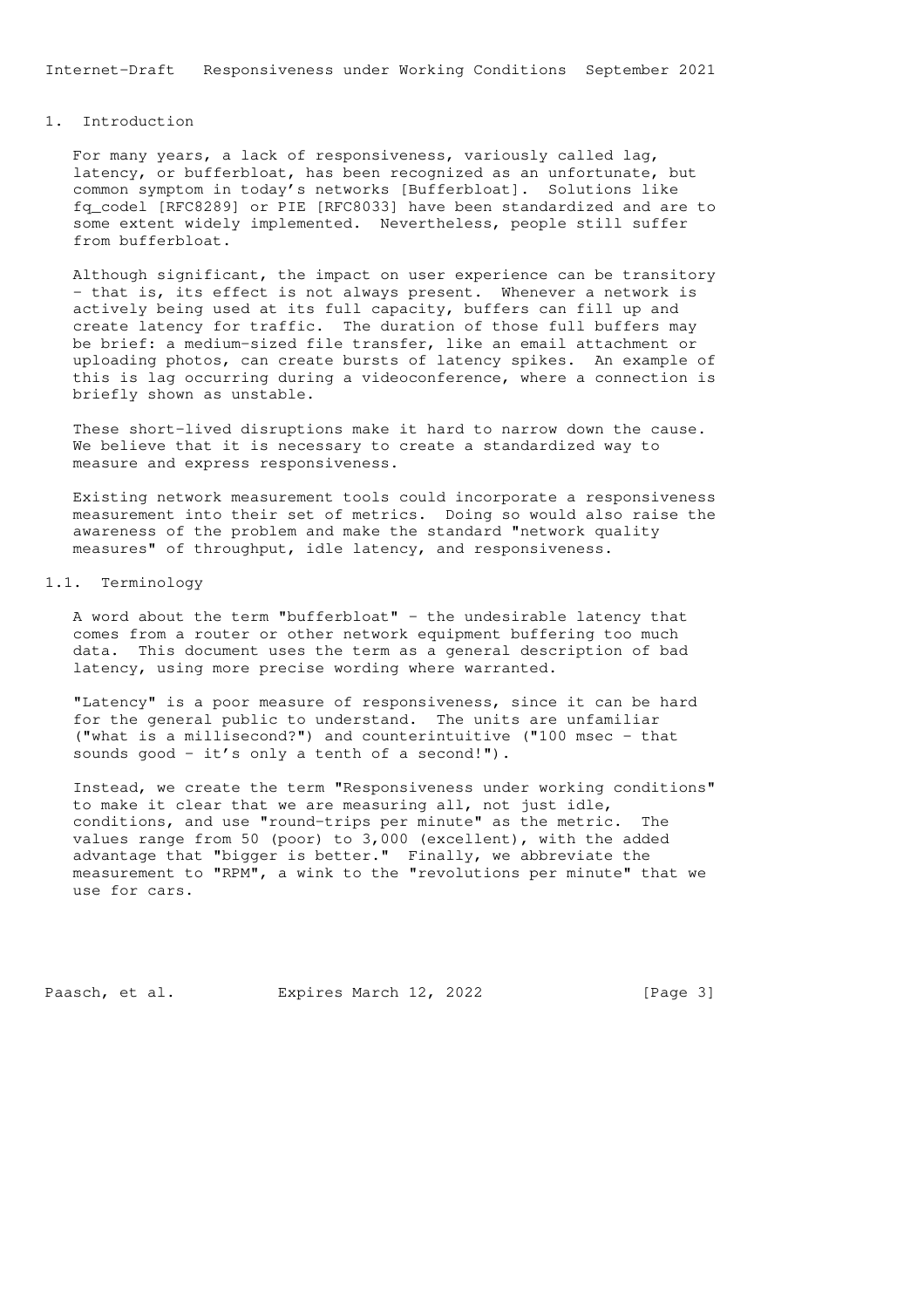This document defines an algorithm for the "RPM Test" that explicitly measures responsiveness under working conditions.

#### 2. Design Constraints

 There are many challenges around measurements on the Internet. They include the dynamic nature of the Internet, the diverse nature of the traffic, the large number of devices that affect traffic, and the difficulty of attaining appropriate measurement conditions.

 Internet paths are changing all the time. Daily fluctuations in the demand make the bottlenecks ebb and flow. To minimize the variability of routing changes, it's best to keep the test duration relatively short.

 TCP and UDP traffic, or traffic on ports 80 and 443, may take significantly different paths on the Internet and be subject to entirely different Quality of Service (QoS) treatment. A good test will use standard transport layer traffic - typical for people's use of the network - that is subject to the transport's congestion control that might reduce the traffic's rate and thus its buffering in the network.

 Traditionally, one thinks of bufferbloat happening on the routers and switches of the Internet. However, the networking stacks of the clients and servers can have huge buffers. Data sitting in TCP sockets or waiting for the application to send or read causes artificial latency, and affects user experience the same way as "traditional" bufferbloat.

 Finally, it is important to note that queueing only happens behind a slow "bottleneck" link in the network, and only occurs when sufficient traffic is present. The RPM Test must ensure that buffers are actually full for a sustained period, and only then make repeated latency measurements in this particular state.

#### 3. Goals

 The algorithm described here defines an RPM Test that serves as a good proxy for user experience. This means:

 1. Today's Internet traffic primarily uses HTTP/2 over TLS. Thus, the algorithm should use that protocol.

 As a side note: other types of traffic are gaining in popularity (HTTP/3) and/or are already being used widely (RTP). Traffic prioritization and QoS rules on the Internet may subject traffic to completely different paths:

Paasch, et al. Expires March 12, 2022 [Page 4]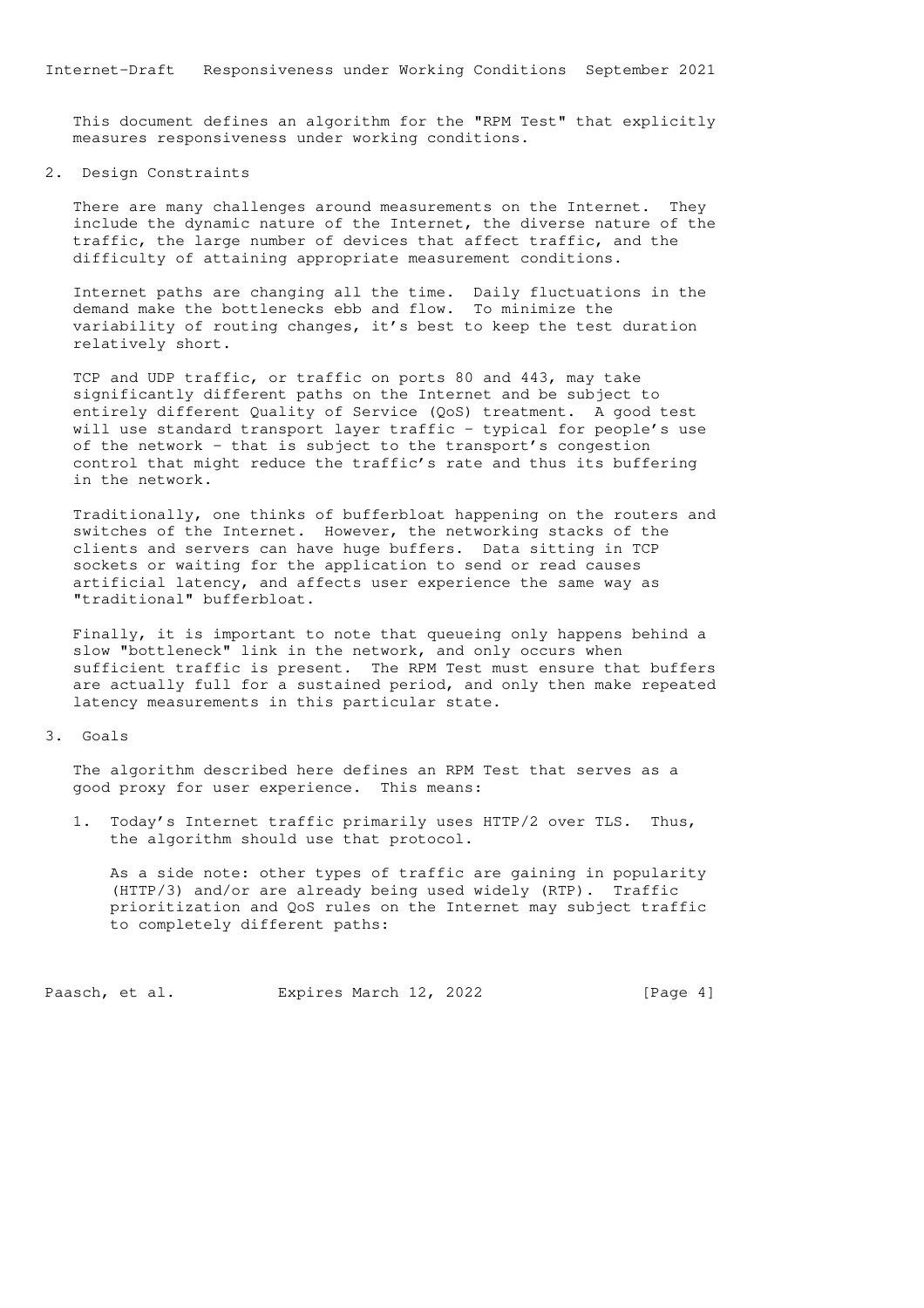these could also be measured separately.

- 2. The Internet is marked by the deployment of countless middleboxes like transparent TCP proxies or traffic prioritization for certain types of traffic. The RPM Test must take into account their effect on DNS-request, TCP-handshake, TLS-handshake, and request/response.
- 3. The test result should be expressed in an intuitive, nontechnical form. People commonly look for a single "score" of their performance.
- 4. Finally, to be useful to a wide audience, the measurement should finish within a short time frame. Our target is 20 seconds.
- 4. Measuring Responsiveness Under Working Conditions

 To make an accurate measurement, the algorithm must reliably put the network in a state that represents those "working conditions". Once the network has reached that state, the algorithm can measure its responsiveness. The following explains how the former and the latter are achieved.

# 4.1. Working Conditions

 For the purpose of this methodology, typical "working conditions" represent a state of the network in which the bottleneck node is experiencing ingress and egress flows similar to those created by humans in the typical day-to-day pattern.

 While a single HTTP transaction might briefly put a network into working conditions, making reliable measurements requires maintaining the state over sufficient time.

 The algorithm must also detect when the network is in a persistent working condition, also called "saturation".

Desired properties of "working condition":

- o Should not waste traffic, since the person may be paying for it
- o Should finish within a short time to avoid impacting other people on the same network, to avoid varying network conditions, and not try the person's patience.

Paasch, et al. Expires March 12, 2022 [Page 5]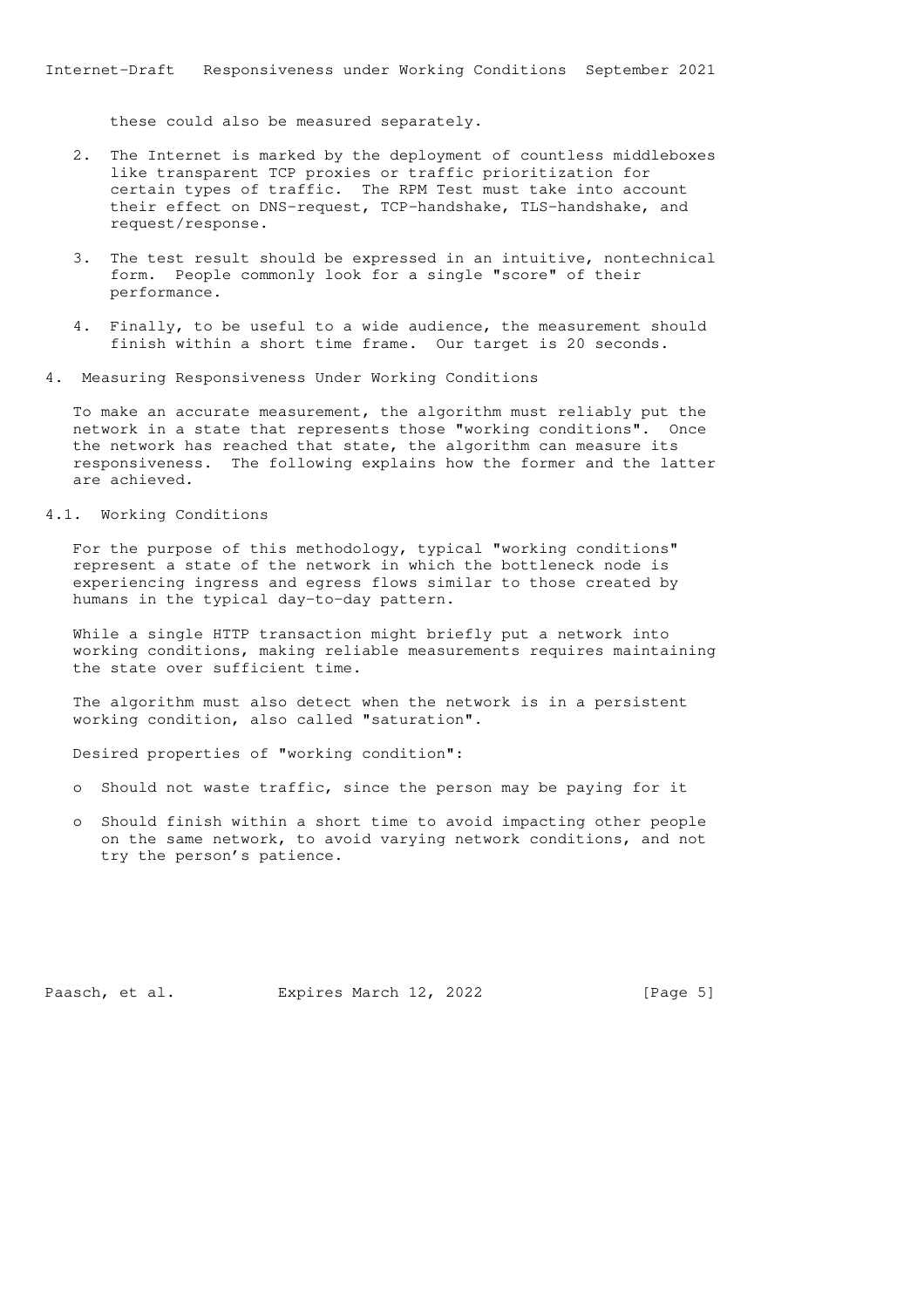#### 4.1.1. From single-flow to multi-flow

 A single TCP connection may not be sufficient to saturate a path. For example, the 4MB constraints on TCP window size constraints may not fill the pipe. Additionally, traditional loss-based TCP congestion control algorithms react aggressively to packet loss by reducing the congestion window. This reaction (intended by the protocol design) decreases the queueing within the network, making it hard to reach saturation.

 The goal of the RPM Test is to keep the network as busy as possible in a sustained and persistent way. It uses multiple TCP connections and gradually adds more TCP flows until saturation is reached.

4.1.2. Parallel vs Sequential Uplink and Downlink

 Poor responsiveness can be caused by queues in either (or both) the upstream and the downstream direction. Furthermore, both paths may differ significantly due to access link conditions (e.g., 5G downstream and LTE upstream) or the routing changes within the ISPs. To measure responsiveness under working conditions, the algorithm must saturate both directions.

 Measuring in parallel achieves more data samples for a given duration. Given the desired test duration of 20 seconds, sequential uplink and downlink tests would only yield half the data. The RPM Test specifies parallel, concurrent measurements.

However, a number caveats come with measuring in parallel:

- o Half-duplex links may not permit simultaneous uplink and downlink traffic. This means the test might not saturate both directions at once.
- o Debuggability of the results becomes harder: During parallel measurement it is impossible to differentiate whether the observed latency happens in the uplink or the downlink direction.
- o Consequently, the test should have an option for sequential testing.

#### 4.1.3. Reaching saturation

 The RPM Test gradually increases the number of TCP connections and measures "goodput" - the sum of actual data transferred across all connections in a unit of time. When the goodput stops increasing, it means that saturation has been reached.

Paasch, et al. Expires March 12, 2022 [Page 6]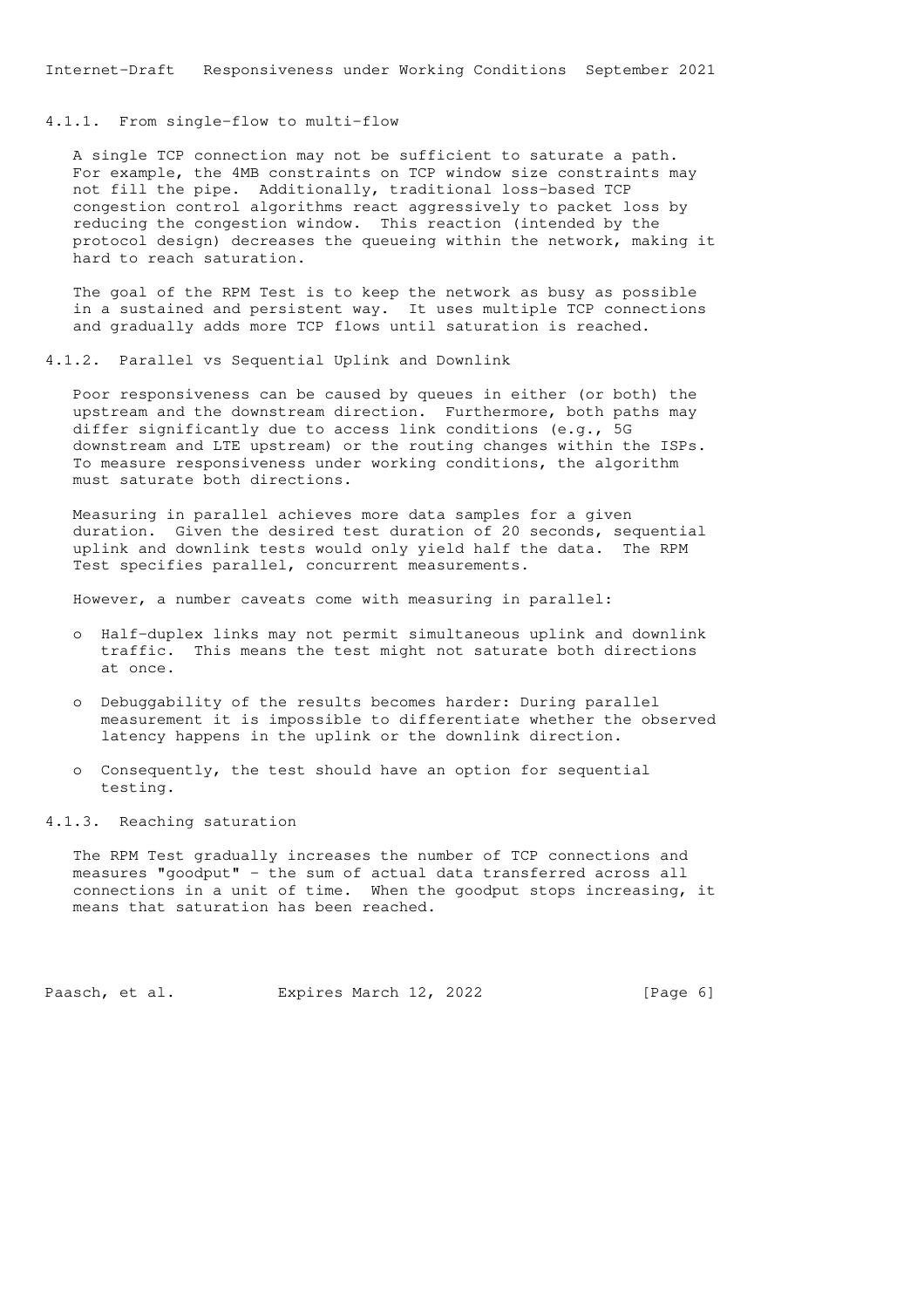Saturation has two criteria: a) the load bearing connections are utilizing all the capacity of the bottleneck, b) the buffers in the bottleneck are completely filled.

 The algorithm notes that throughput gradually increases until TCP connections complete their TCP slow-start phase. At that point, throughput eventually stalls usually due to receive window limitations. The only means to further increase throughput is by adding more TCP connections to the pool of load bearing connections. If new connections leave the throughput the same, saturation has been reached and - more importantly - the working condition is stable.

 Filling buffers at the bottleneck depends on the congestion control deployed on the sender side. Congestion control algorithms like BBR may reach high throughput without causing queueing because the bandwidth detection portion of BBR effectively seeks the bottleneck capacity.

 RPM Test clients and servers should use loss-based congestion controls like Cubic to fill queues reliably.

 The RPM Test detects saturation when the observed goodput is not increasing even as connections are being added, or it detects packet loss or ECN marks signaling congestion or a full buffer of the bottleneck link.

## 4.1.4. Final "Working Conditions" Algorithm

 The following algorithm reaches working conditions (saturation) of a network by using HTTP/2 upload (POST) or download (GET) requests of infinitely large files. The algorithm is the same for upload and download and uses the same term "load bearing connection" for each.

The steps of the algorithm are:

- o Create 4 load bearing connections
- o At each 1 second interval:
	- \* Compute "instantaneous aggregate" goodput which is the number of bytes transferred within the last second.
	- \* Compute a moving average of the last 4 "instantaneous aggregate goodput" measurements
	- \* If moving average > "previous" moving average + 5%:

Paasch, et al. Expires March 12, 2022 [Page 7]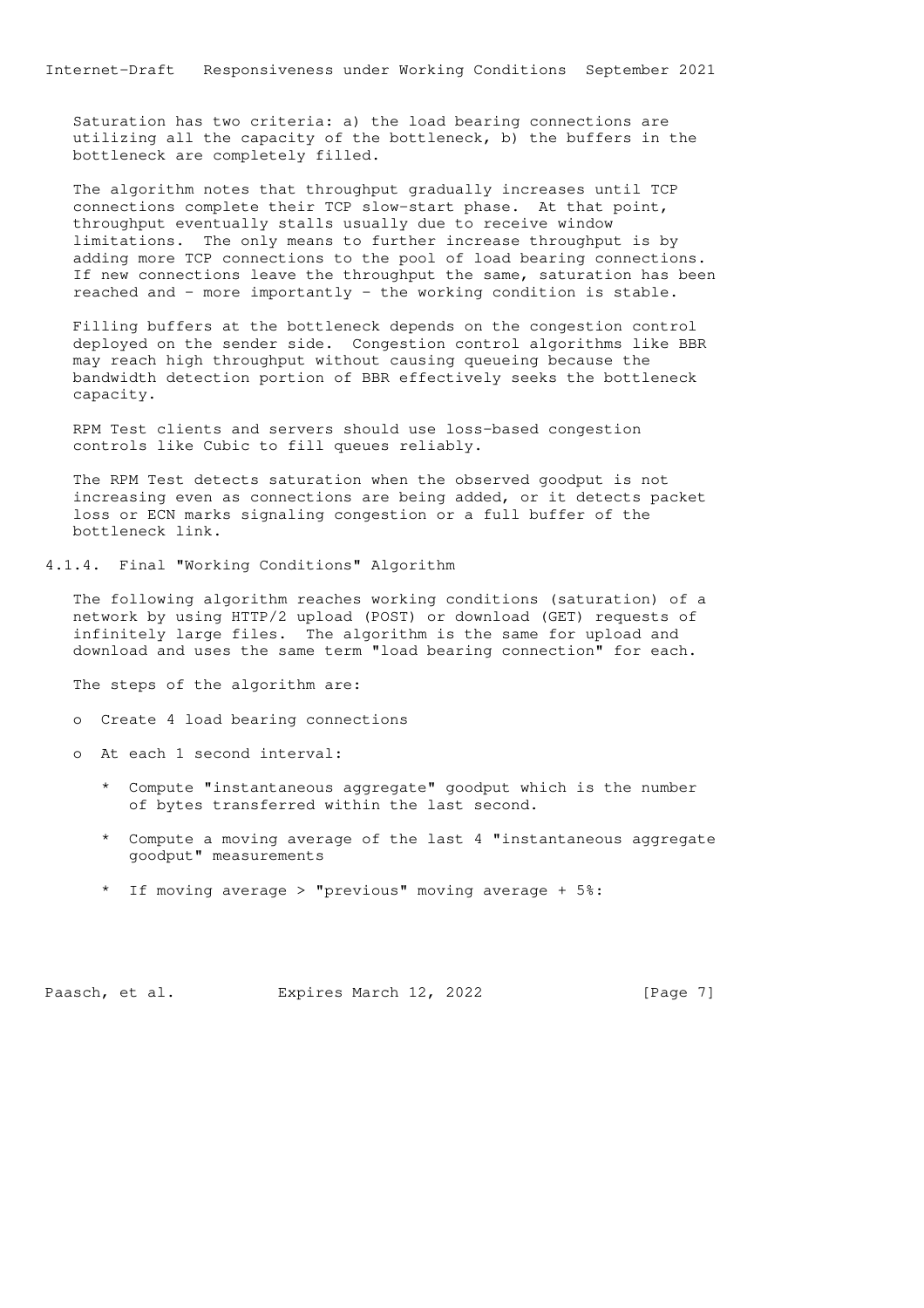- + Network did not yet reach saturation. If no flows added within the last 4 seconds, add 4 more flows
- Else, network reached saturation for the current flow count.
	- + If new flows added and for 4 seconds the moving average throughput did not change: network reached stable saturation
	- + Else, add four more flows

 Note: It is tempting to envision an initial base RTT measurement and adjust the intervals as a function of that RTT. However, experiments have shown that this makes the saturation detection extremely unstable in low RTT environments. In the situation where the "unloaded" RTT is in the single-digit millisecond range, yet the network's RTT increases under load to more than a hundred milliseconds, the intervals become much too low to accurately drive the algorithm.

4.2. Measuring Responsiveness

 Once the network is in a consistent working conditions, the RPM Test must "probe" the network multiple times to measure its responsiveness.

Each RPM Test probe measures:

 1. The responsiveness of the different steps to create a new connection, all during working conditions.

 To do this, the test measures the time needed to make a DNS request, establish a TCP connection on port 443, establish a TLS context using TLS1.3, and send and receive a one-byte object with a HTTP2 GET request. It repeats these steps multiple times for accuracy.

 2. The responsiveness of the network and the client/server networking stacks for the load bearing connections themselves.

 To do this, the load bearing connections multiplex an HTTP/2 GET request for a one-byte object to get the end-to-end latency on the connections that are using the network at full speed.

#### 4.2.1. Aggregating the Measurements

 The algorithm produces sets of 5 times for each probe, namely: DNS handshake, TCP handshake, TLS handshake, HTTP/2 request/response on separate (idle) connections, HTTP/2 request/response on load bearing

Paasch, et al. Expires March 12, 2022 [Page 8]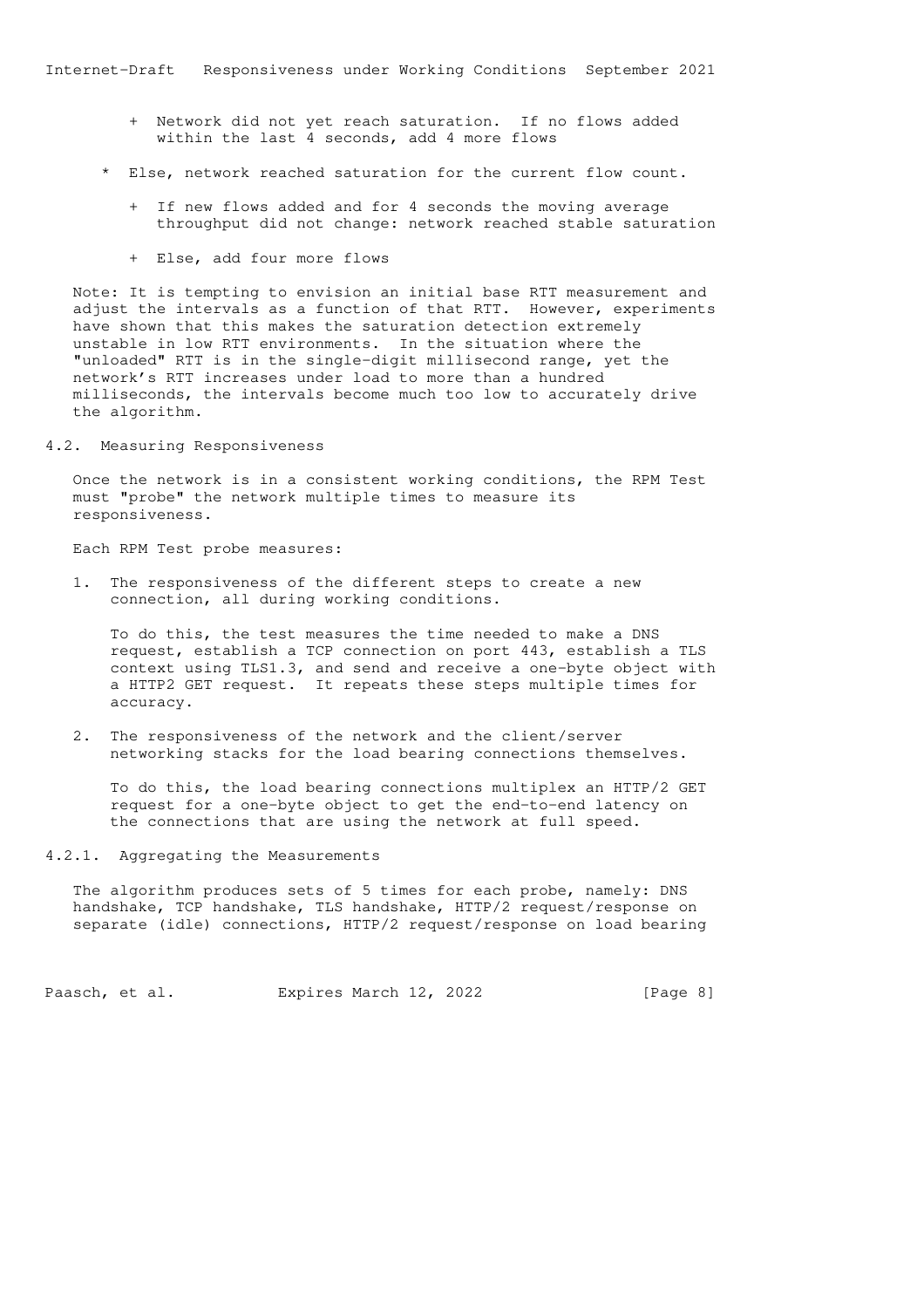connections. This fine-grained data is useful, but not necessary for creating a useful metric.

 To create a single "Responsiveness" (e.g., RPM) number, this first iteration of the algorithm gives an equal weight to each of these values. That is, it sums the five time values for each probe, and divides by the total number of probes to compute an average probe duration. The reciprocal of this, normalized to 60 seconds, gives the Round-trips Per Minute (RPM).

#### 4.2.2. Statistical Confidence

 The number of probes necessary for statistical confidence is an open question. One could imagine a computation of the variance and confidence interval that would drive the number of measurements and balance the accuracy with the speed of the measurement itself.

5. RPM Test Server API

 The RPM measurement uses standard protocols: no new protocol is defined.

 Both the client and the server MUST support HTTP/2 over TLS 1.3. The client MUST be able to send a GET request and a POST. The server MUST be able to respond to both of these HTTP commands. Further, the server endpoint MUST be accessible through a hostname that can be resolved through DNS. The server MUST have the ability to provide content upon a GET request. Both client and server SHOULD use loss based congestion controls like Cubic. The server MUST use a packet scheduling algorithm that minimizes internal queueing to avoid affecting the client's measurement.

The server MUST respond to 4 URLs:

- 1. A "small" URL/response: The server must respond with a status code of 200 and 1 byte in the body. The actual body content is irrelevant.
- 2. A "large" URL/response: The server must respond with a status code of 200 and a body size of at least 8GB. The body can be bigger, and may need to grow as network speeds increases over time. The actual body content is irrelevant. The client will probably never completely download the object, but will instead close the connection after reaching working condition and making its measurements.

Paasch, et al. Expires March 12, 2022 [Page 9]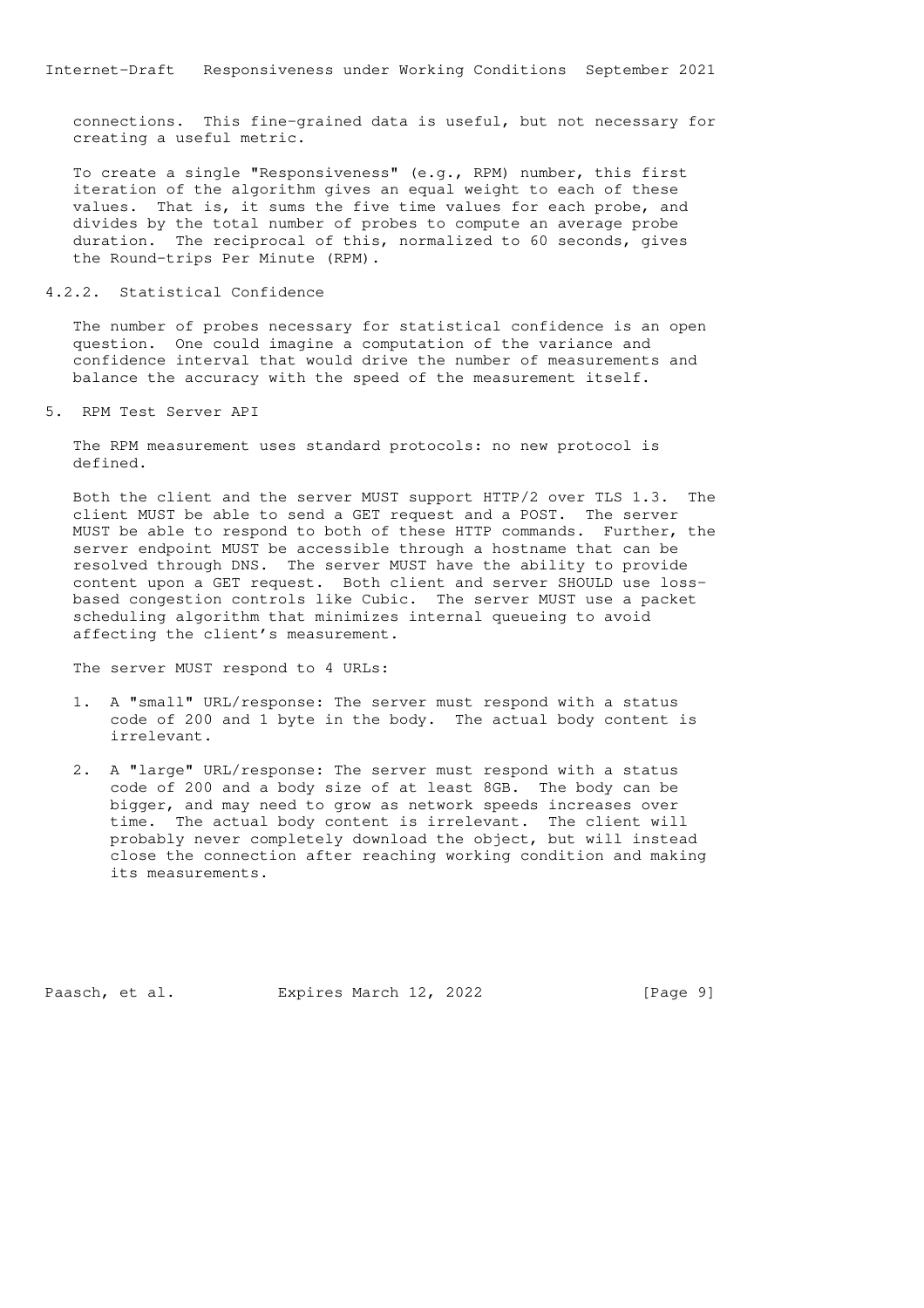- 3. An "upload" URL/response: The server must handle a POST request with an arbitrary body size. The server should discard the payload.
- 4. A configuration URL that returns a JSON object with the information the client uses to run the test (sample below). Sample JSON:

```
{
   "version": 1,
  "urls": {
    "small_https_download_url": "https://networkquality.example.com/api/v1/small",
    "large_https_download_url": "https://networkquality.example.com/api/v1/large",
    "https_upload_url": "https://networkquality.example.com/api/v1/upload"
  }
}
```
 The client begins the responsiveness measurement by querying for the JSON configuration. This supplies the URLs for creating the load bearing connections in the upstream and downstream direction as well as the small object for the latency measurements.

```
6. Security Considerations
```
**TBD** 

7. IANA Considerations

TBD

8. Acknowledgments

 We would like to thank Rich Brown for his editorial pass over this  $T-D$ .

9. Informative References

[Bufferbloat]

 Gettys, J. and K. Nichols, "Bufferbloat: Dark Buffers in the Internet", Communications of the ACM, Volume 55, Number 1 (2012) , n.d..

Paasch, et al. Expires March 12, 2022 [Page 10]